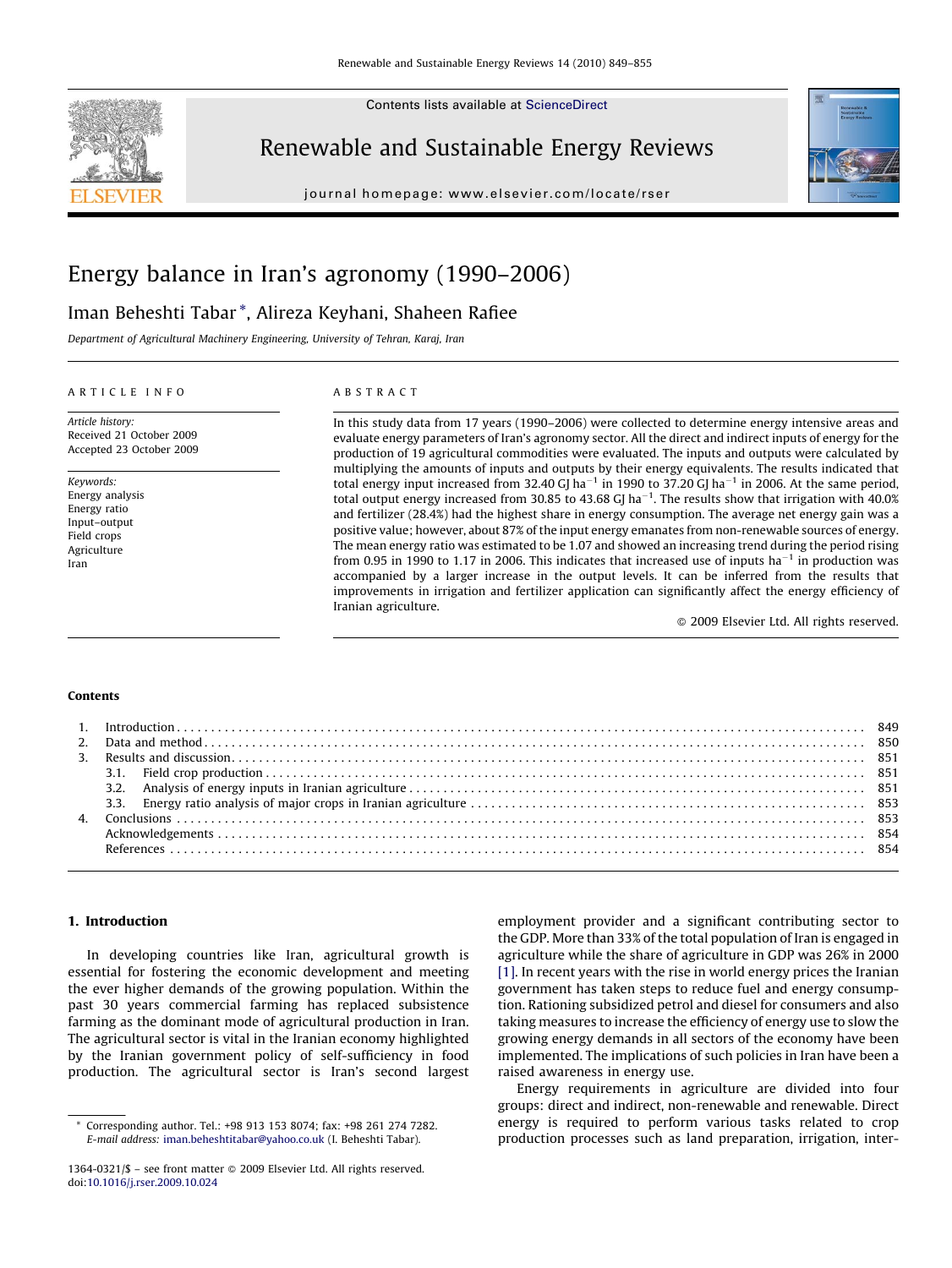culture, threshing, harvesting and transportation of agricultural inputs and farm produce [\[2\]](#page-5-0). Non-renewable energy includes diesel, chemicals, fertilizers and machinery, and renewable energy consists of human labour, seeds and manure [\[3\]](#page-5-0). Direct energy consumption in Iranian agriculture amounts to around 204.37 PJyr<sup>-1</sup> (PetaJoule =  $10^{15}$  J) which makes up 3.5% of the national consumption of fuel and electricity [\[4\].](#page-5-0) However a large part of the energy consumption in agriculture is in indirect form. Indirect energy consists of the energy used in the manufacture, packaging and transport of fertilizers, biocides and farm machinery [\[5\].](#page-5-0) Due to the low energy costs in Iran, no study has yet been conducted to evaluate the total direct and indirect consumption of energy in Iran's agriculture sector. Energy analysis of agricultural ecosystems seems to be a promising approach to investigate and assess the energy use efficiency, environmental problems and their relations to sustainability [\[6\].](#page-5-0) Thus, studying the energy use pattern to identify energy intensive areas of agricultural production seems essential. In order to achieve this goal it is necessary to analyse cropping systems in energy terms and to evaluate alternative solutions, especially for field crops, which cover around 13 million hectare of land [\[7\]](#page-5-0) and account for more than 83.4% of the total cultivated area in Iran.

Over the past two decades production of field crops in Iran has significantly increased from 38.26 million metric tons (MT) in 1986 to 71.26 million MT in 2006 [\[7\].](#page-5-0) Iranian agriculture has increasingly aimed at grain cultivation, especially wheat and barley, which in 2006 occupied 65% of the entire agricultural area. There has been increasing use of fertilizers, chemical pesticides and new crop varieties, and this is the main reason for the increase in the yield per hectare. In the meanwhile the energy consumption in the agriculture sector has also increased.

The meaning of agricultural sustainability is strongly dependent on the context in which it is applied [\[8\]](#page-5-0). The present article will concentrate on agricultural sustainability in Iran from an energy use perspective. The aim of the current study is to verify the sustainability of this increased production by

- evaluating the energy performance of Iranian agricultural system;
- assessing trend of agricultural inputs and outputs over the years in energy terms;
- determining the energy efficiency of all field crops produced nationally.

Internationally there have been numerous studies conducted on energy consumption of different crops and many calculations of energy output/input ratios of different agricultural ecosystems have been made [3,9-14]. These output-input ratios are difficult to compare because they are calculated for a limited period (1 year), or they include only part of agricultural production or agricultural conditions which differ decisively in climate, types of soil, technology and political traditions [\[15\]](#page-5-0). There have been a few studies pertaining to the input–output energy analysis of whole agricultural systems. Ozkan et al. [\[5\]](#page-5-0) reported that the output– input energy ratio of Turkey has decreased in the 25-year study period leading to year 2000. Alam et al. [\[16\]](#page-5-0) reported that the rate of increase in agricultural inputs has not been met by the same rate of increase in agricultural production. This resulted in a decline in energy efficiency of Bangladeshi agriculture over the years. Schroll [\[15\]](#page-5-0) proposed reduction of fossil energy and fertilizer application together with raising the plant component of human food as ways of increasing the output–input ration of Danish agriculture. In order to compare as many parameters as possible, the present investigation estimates the output–input energy ratio over a period of time for total Iranian agronomy production as it is the biggest section of the agricultural production in Iran.

#### 2. Data and method

The investigation focuses on the calculation of the amount of all the inputs used for the production of agricultural crops and the crop yield per year during the period 1990–2006 of the Iranian agriculture. The investigation starts in 1990 because classified and usable statistical material covering the whole country regarding the amount of production inputs used, are available in this period of time.

For the growth and development, energy demand in agriculture can be divided into direct and indirect, renewable, and nonrenewable energies [\[16\].](#page-5-0) Energy ratio of output–input is determined by calculating energy equivalents of yields gained from major crops produced and the inputs consumed.

In the calculation of the input energy, energy equivalents of human labour, machinery, electricity, diesel fuel, seed and fertilizer are considered. Energy output is calculated from production figures taken from the statistics of the average yields values of 15 crops which include all major quantitatively important crops grown in Iran. Energy content embodied in the crops is calculated based on the literature review and ASAE standards [\[17\].](#page-5-0) Energy equivalents of inputs and outputs are given in [Appendix A.](#page-5-0)

The energy ratios in agricultural production are closely related with production techniques, quantity of inputs used by producers and yield level of crops along with environmental factors such as soil and climate. Therefore, there is a range of energy input and output relationships for the same crop depending on the region [\[18\]](#page-5-0). Thus, on a national scale it was decided to use a weighted average of all the inputs used and yields gained. In the study, 15 irrigated and 5 rain-fed crops were taken into account including irrigated: wheat, barley, maize, potatoes, tomatoes, sugar-beet, cucumber, cotton, lentils, chickpeas, peas, soybean, melon and water melon and rain-fed: wheat, barley, lentils, chickpeas and soybeans. The crops studied include all major irrigated and rainfed field crops grown in Iran covering 85% of the cultivated land and 92% agronomy production in Iran.

The figures for the agricultural production have been produced mainly from the data provided by the Ministry of Agriculture of Iran (MAJ) [\[1,7,19\]](#page-5-0). An annual detailed report of the entire Iranian agriculture is published by the Ministry of Agriculture on the average amount and cost of all the inputs used by each crop on a national basis [\[19\].](#page-5-0) The data on labour force in agriculture were collected from the Statistical Yearbook of Statistical Centre of Iran [\[20\]](#page-5-0) and data on agricultural wells from Ministry of Energy [\[4\]](#page-5-0). The data were converted into suitable energy units and expressed in  $GJ$  ha<sup>-1</sup>. This way, considerable variation in the application of inputs between different parts of the country and individual crops is concealed. The study has also benefited from previous researches and studies conducted on energy analysis in agriculture.

The energy equivalents associated with labour vary considerably depending on the approach chosen; they must be adapted to the actual living conditions in the target region [\[21\]](#page-5-0). The labour energy equivalent in this study was calculated based on similar studies conducted in the region with comparable life styles. The amount of agricultural labour work required for all the operations of each crop were collected from the statistical year books on production cost [\[19\]](#page-5-0). These data were given in the form of labourday/ha. Assuming 8 h of work a day [\[3,18,22,23\]](#page-5-0) and considering 1.96 MJ  $h^{-1}$  as human labour energy equivalent [\[3,12,18,23,24\]](#page-5-0) the labour-day/ha was converted into  $GI$  ha<sup>-1</sup>. Considering the negligible share in the total input energy, animal power was omitted.

The data used for the study segregated the average amounts of insecticide, fungicide and herbicide used for each crop in each year. Chemical fertilizer consumption input data (N, P, K) and manure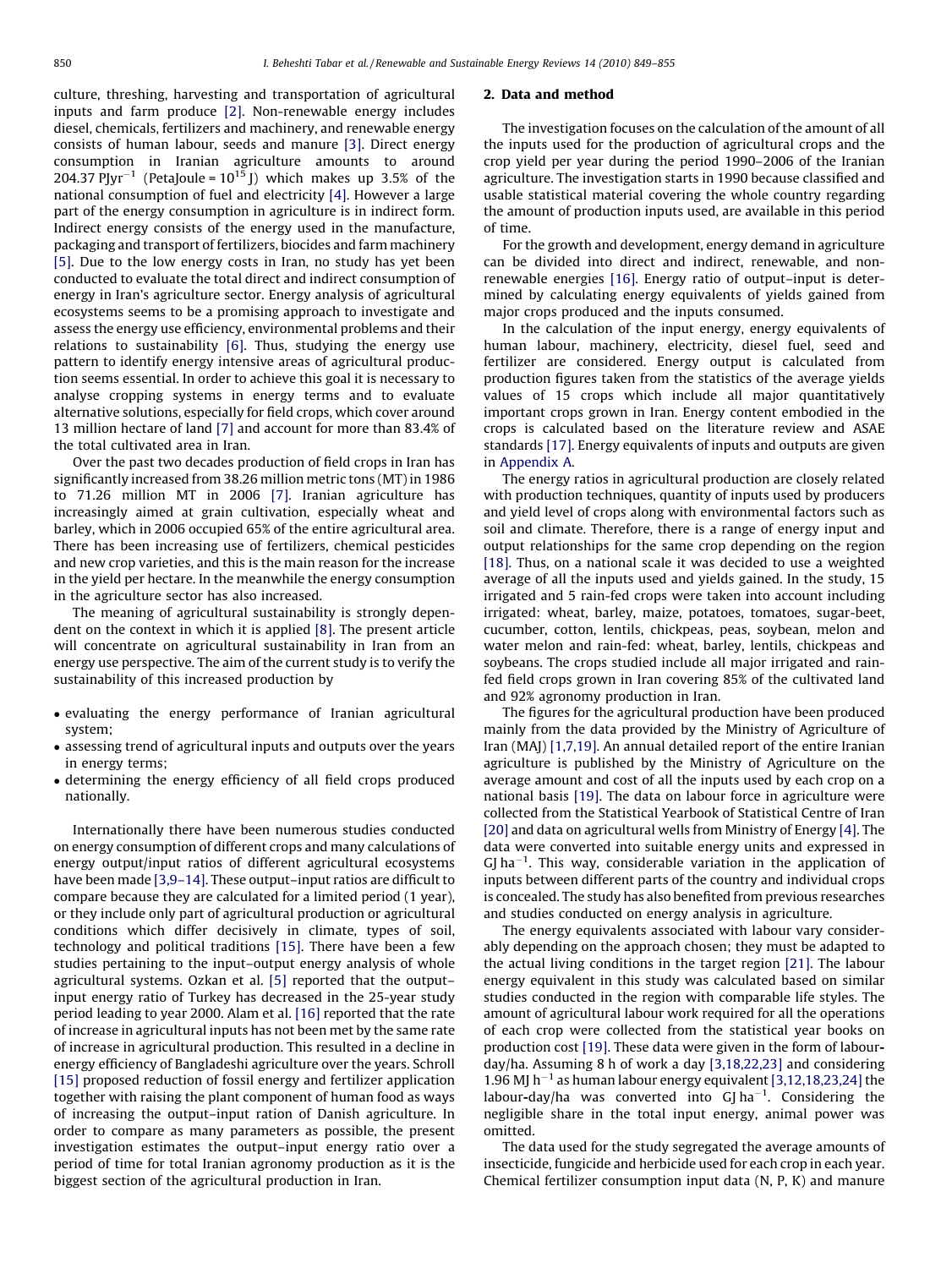were also collected [\[19\].](#page-5-0) The total energy input from fertilizer was calculated by summing the energy amounts of individual active substances. Seed is considered as a form of bioenergy input to agriculture. The amount of seed sown was available in the data for every crop [\[19\].](#page-5-0)

Since there are no data available for diesel consumption for machinery used in agriculture, the total diesel energy input for the last year of the investigation was collected from field investigation using 75 hp tractors, taking into account the differences in the field operations of different crops. An estimation of the fuel consumption for all the field operations of each crop for every year of the study period was made based on the difference in mechanization level of each operation for each crop at different years as compared with the mechanization level of 2006.

In order to make an analysis of the embodied energy in the production of farm machinery and tractors it is assumed that the energy consumed for the production of the tractors and machinery will depreciate during their economical life time. The common tractor used in Iran is taken to be a 75 hp two wheel drive tractor with an average weight of 2500 kg [\[3,22\].](#page-5-0) The economic life time for agricultural machines was taken to be 13 years for the period of study based on unpublished studies by the Ministry of Agriculture (2006). Embodied energy in machinery is measured in terms of MJ  $\text{kg}^{-1}$ . To calculate the weight of machinery per ha the following equation is used:

$$
TW = \frac{G \times W_h}{T} \tag{1}
$$

where TW, total machinery weight (kg ha $^{-1}$ ); G, weight of tractor (kg);  $W_h$ , working hours required per hectare (h ha $^{-1}$ ); T, economic life time (h). The constant taken for the sequestered energy in tractor is taken 138 MJ kg $^{-1}$  [\[17\].](#page-5-0)

The same method to estimate the fuel consumption in the early years of the study period was used to make approximations about the weight of machinery in the examined period.

Data on electricity use in agriculture is not available for each specific crop. Therefore, to calculate the amount of electricity used by each crop an estimation of the energy required to pump water for irrigating each crop was made. Average depth of wells used for agricultural purposes in Iran is reported to be 80 m [\[4\].](#page-5-0) A weighted average of the water requirement of each crop sown in different parts of the country was made and the energy required to pump the required amount of water was calculated using the following formula:

$$
DE = \frac{\gamma g H Q}{\varepsilon_q} \tag{2}
$$

where DE, direct energy (GJ ha $^{-1}$ );  $\gamma$ , water density (1000 kg m $^{-3}$ ); g, gravity (9.81 m s $^{-2}$ ); Q, Net water requirement (m $^3$  ha $^{-1}$ ); H, the total head (m);  $\varepsilon_q$ , overall efficiency, taken to be 0.18 [\[25\].](#page-6-0) Net water requirement is a weighted average of the different amounts of water required for optimum production of each crop grown in different parts of Iran [\[26\]](#page-6-0), excluding precipitation.

There are enormous variations in energy equivalents reported in the literature. This is the result of differences in the methods of calculation and in the spatial and temporal system boundaries. Energy equivalents are not fixed once and for all. They must be adapted to local conditions (e.g. transport distances) and to changes in the manufacture of production means [\[27\].](#page-6-0) Based on the energy equivalents of inputs and outputs [\(Appendix A\)](#page-5-0), the energy ratio (energy use efficiency), energy productivity, specific energy (energy intensity) were calculated [\[3,18,28\]](#page-5-0):

Energy ratio = 
$$
\frac{\text{energy output}(GJha^{-1})}{\text{energy input}(GJha^{-1})}
$$
 (3)

Energy productivity = 
$$
\frac{\text{crop yield} (\text{kg ha}^{-1})}{\text{energy input} (\text{GJ ha}^{-1})}
$$
(4)

Net energy gain = energy output (GJ ha<sup>-1</sup>) – energy input (GJ ha<sup>-1</sup>)

Specific energy is the inverse of Eq. (4). Energy output and net energy gain are crucial parameters when the availability of arable land is the limiting factor for plant production [\[21\].](#page-5-0) It must be noted that energy efficiency, productivity and intensity are based on the sequestered energy of fuel, fertilizers, machinery, human labour, etc. Solar energy, either as radiation or heat, was not taken into account, as it is considered as a free subsidy in the energetic or economic analysis of agricultural systems [\[29\].](#page-6-0)

# 3. Results and discussion

Analysis is carried out on the energy input from various sources and the energy output of 15 field products on a hectare basis.

# 3.1. Field crop production

Data concerning the quantity of crops and area covered by type of crops appear in Table 1. The yields per hectare for all crops grown in Iranian agriculture have increased in the period concerned. While the increase in the average yields of tubers and cereals is tangible that of cotton is not significant. However, the increase has not been steady during the past two decades adversely affected during drought years as reflected by the decrease in the yield of cereals in 2000. There has been little change in the area under cultivation of different crops throughout the study period with cereals covering above 60% of total land showing their importance in Iranian agriculture.

[Table 2](#page-3-0) shows crop yields measured in GJ ha<sup> $-1$ </sup>, the agricultural area covered by the study and total agricultural area of Iran during the study period. The significant decrease in the total agricultural area in year 2000 is due to the depleting water resources after the year 1999 drought in Iran. As can be seen in [Table 2](#page-3-0), the highest and lowest output of  $GJ$  ha<sup>-1</sup> belongs to sugar beet and tomato/ cucumber, respectively.

# 3.2. Analysis of energy inputs in Iranian agriculture

Energy inputs used in Iranian agriculture are shown in [Table 3.](#page-3-0) Results show that irrigation energy was the most energy

| $\sim$<br>$\sim$<br>$\sim$ |  |
|----------------------------|--|
|----------------------------|--|

| Quantity of crops, kg ha <sup>-1</sup> and area by type of crop in percentage of arable farmland 1990–2206. |  |  |  |  |
|-------------------------------------------------------------------------------------------------------------|--|--|--|--|
|-------------------------------------------------------------------------------------------------------------|--|--|--|--|

| Crops            | 1990  | Area % 1990 | 1995  | Area % 1995 | 2000  | Area % 2000 | 2006  | Area % 2006 |
|------------------|-------|-------------|-------|-------------|-------|-------------|-------|-------------|
| Cereal           | 2400  | 70.8        | 2800  | 68.5        | 2500  | 63.1        | 3300  | 67.4        |
| Seeds/pulses     | 1040  | 4.5         | 1230  | 8.8         | 1100  | 9.8         | 1400  | 7.6         |
| Potato/onion     | 19000 | 1.6         | 22600 | 1.5         | 26700 | 2.0         | 31000 | 1.7         |
| Tomato/cucumber  | 18500 | 1.2         | 21000 | 1.4         | 22000 | 1.9         | 29000 | 1.8         |
| Sugar beet       | 24500 | 1.2         | 27200 | 1.6         | 26600 | 1.6         | 36100 | 1.4         |
| Melon/watermelon | 17600 | 1.7         | 15700 | 0.8         | 19100 | 1.3         | 23700 | 1.3         |
| Cotton           | 2100  | 1.5         | 2000  | 2.0         | 2100  | 2.2         | 2500  | 0.9         |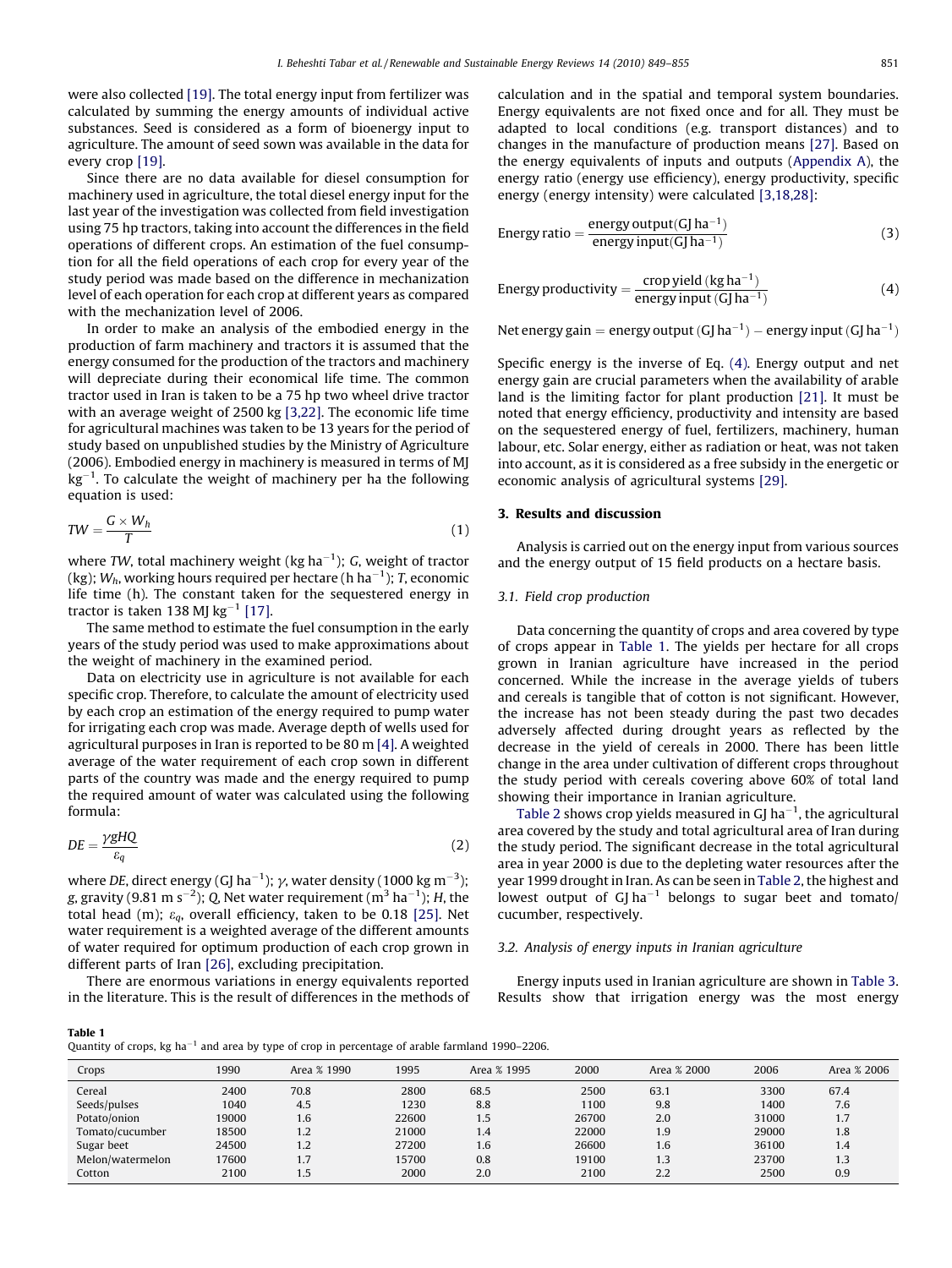#### <span id="page-3-0"></span>Table 2

Crop yields, measured in GJ ha<sup> $-1$ </sup> for the whole country. Total agricultural area in  $10^6$ ha.

|                                                       | 1990  | 1995  | 2000  | 2006  |
|-------------------------------------------------------|-------|-------|-------|-------|
| Cereal                                                | 36    | 41    | 37    | 48    |
| Seeds/pulses                                          | 17    | 21    | 18    | 23    |
| Potato/onion                                          | 48    | 58    | 65    | 76    |
| Tomato/cucumber                                       | 15    | 17    | 18    | 23    |
| Sugar beet                                            | 88    | 98    | 96    | 130   |
| Melon/watermelon                                      | 33    | 30    | 36    | 45    |
| Cotton                                                | 25    | 23    | 25    | 29    |
| Total output for whole<br>Country $(G[ha^{-1})$       | 31    | 35    | 34    | 44    |
| Agricultural area covered<br>by the study $(10^6$ ha) | 10.41 | 10.43 | 8.40  | 10.64 |
| Total agricultural area (10 <sup>6</sup> ha)          | 12.62 | 12.31 | 10.27 | 12.96 |

#### Table 3

Energy input in Iranian agronomy (average of period 1990–2006).

| Inputs          | Sequestered energy $(G ha^{-1})$ | %    |
|-----------------|----------------------------------|------|
| Irrigation      | 13.8                             | 40.0 |
| Fertilizers     | 9.8                              | 28.4 |
| Diesel          | 4.8                              | 13.9 |
| Seed            | 3.5                              | 10.1 |
| Machinery       | 1.2                              | 3.5  |
| Labour          | 1.0                              | 2.9  |
| <b>Biocides</b> | 0.4                              | 1.2  |
| Total energy    | 34.5                             | 100  |

consuming operation of production with a share of 40%. The average amount of irrigation energy consumed per hectare is consistent throughout the study period (Table 4). Irrigation is commonly performed with furrows in Iran's agriculture and so far negligible areas of agricultural land (2%) have been facilitated with efficient irrigation installations such as drip and sprinkler irrigation systems of water distribution [\[4\].](#page-5-0) Irrigation was not the most energy intensive input in studies done on Turkish [\[14\]](#page-5-0) and Bangladeshi [\[16\]](#page-5-0) agriculture since a larger part of the crop water requirement is fulfilled by the higher annual precipitation in those countries as compared to the mostly arid climate of Iran with an average annual precipitation of below 300 mm [\[30\].](#page-6-0) However, energy input for irrigation was found to be as high as 40% for some crops in Antalya region of Turkey [\[12\].](#page-5-0)

Fertilization accounted for 28.4% of energy inputs mainly due to high-energy sequestered in N fertilizers which were used extensively. The amount of fertilizer energy input increased from 8.23 to 11.31 GJ ha<sup> $-1$ </sup> in the last 17 years (Table 4). The share of N fertilizer out of the total fertilizer energy was consistently above 65% during this period while that of manure energy was less than 2%. Nitrogen fertilizer application increased from an average of

## Table 4

Energy input and output values in Iranian agriculture for the period 1990–2006 (per hectare).

|                                   | Years |       |       |       |
|-----------------------------------|-------|-------|-------|-------|
|                                   | 1990  | 1995  | 2000  | 2006  |
| Irrigation (GJ ha <sup>-1</sup> ) | 13.84 | 13.84 | 13.84 | 13.82 |
| Fertilizers $(G[ha^{-1})$         | 8.23  | 8.56  | 9.45  | 11.31 |
| Diesel $(G[ha^{-1})$              | 4.90  | 4.26  | 4.63  | 5.44  |
| Seed $(G[ha^{-1})$                | 3.10  | 3.35  | 3.54  | 3.81  |
| Machinery $(G ha^{-1})$           | 1.23  | 1.03  | 1.11  | 1.29  |
| Labour $(G ha^{-1})$              | 0.85  | 1.00  | 1.06  | 1.02  |
| Biocides $(G ha^{-1})$            | 0.25  | 0.33  | 0.38  | 0.51  |
| Total input energy $(G ha^{-1})$  | 32.40 | 32.37 | 34.01 | 37.20 |
| Total output energy $(G ha^{-1})$ | 30.85 | 35.32 | 34.42 | 43.68 |
| Energy ratio                      | 0.95  | 1.09  | 1.01  | 1.17  |

168 kg ha<sup> $-1$ </sup> in the first quarter of the study period to 209 kg ha $^{-1}$ in the last quarter. There are several reasons attributed to the increase in fertilizer application including insufficient availability and higher cost of manure compared to chemical fertilizers, tangible increase in yield achieved by increased application of fertilizers, increased local production and a 3-fold increase in the distribution of subsidized fertilizers from 1990 to 2006. Similarly in a study on Turkish agriculture, the amount of fertilizer energy input rose from 41% of the total energy in 1975 to 48% in year 2000 [\[5\].](#page-5-0) Similar results have been frequently reported on the share of fertilizer energy in the production of single crops [\[3,31,32\]](#page-5-0).

The results in Table 4 show that diesel fuel energy increased from 4.90 GJ ha<sup>-1</sup> in 1990 to 5.44 GJ ha<sup>-1</sup> in 2006. The increase in the diesel fuel consumption is due to the increase in agricultural mechanization index from 0.30 kW ha<sup> $-1$ </sup> (0.40 hp ha $^{-1}$ ) in 1990 to 0.50 kW ha<sup>-1</sup> (0.67 hp ha<sup>-1</sup>) in 2006 [\[4\]](#page-5-0). Agricultural mechanization index is a ratio of the available mechanical power to the total agricultural land. The inconsistency observed in the increase of diesel energy stems from differences in agricultural practices and the type of machinery used. The high share of diesel energy among the inputs is partly due to the fact that agricultural land is traditionally tilled with the high energy consuming moldboard ploughs twice in every year. Moreover the availability of cheap subsidized diesel fuel (0.016 USD  $L^{-1}$  in 2006) along with using depreciated machineries contributed to wasteful consumption. The results of the sequestered energy in machinery are in line with the results of the diesel fuel consumption and show a steady increase during the study period (Tables 3 and 4).

Human labour energy while being an important and also an expensive input in the production process makes up for less than 3% of the total energy input. The results show an increase in the agricultural labour energy for the period under study. Even though, according to the statistics [\[20\]](#page-5-0), the active agricultural population decreased during the past 17 years, the amount of labour energy consumed per hectare increased. The reason for this increase was utilization of inexpensive illegal migrant labour force (mostly from Afghanistan) in the agricultural sector of Iran during the period 1990–2003 which were not accounted for in the official national statistics. Therefore, despite the increase in the diesel consumption during the studied period there was also an increase in the labour energy.

From Table 3 it is shown that biocides were the least demanding energy input in Iran's agriculture with 0.40 GJ ha<sup>-1</sup> (only 1.2% of the total energy input), considering 295, 58 and 115 MJ  $\text{kg}^{-1}$  for the sequestered energy in herbicides, insecticides and fungicides, respectively [\[17\]](#page-5-0). As can be seen from Table 4, the amount of biocide energy doubled during the past 20 years. Biocide energy input in agricultural production was calculated as  $254.01 \times 10^6$  J ha<sup>-1</sup> in 1990 and it reached  $506.99 \times 10^6$  J ha<sup>-1</sup> in 2006, with an increasing trend in use. Herbicides were the most commonly used biocide in the early years of the study, however with the increase in the import of fungicides and insecticides and their subsidized distribution, the use of chemicals increased significantly. In view of the relatively small contribution that plant protection agents make to the energy balance (Table 3), their importance should not be neglected as there is risk of environmental damage. The growing use of biocides highlights the need to act towards regulation of chemical use through setting of legislations. In recent years, subsidies on biocides have gradually been removed in Iran however there are yet no regulations to limit biocide application.

Seed energy accounts for 10.1% of the total energy input per  $ha^{-1}$  (Table 3). Over the years 1990–2006, on average, 75% of seed were sown manually or by spreaders [\[19\]](#page-5-0) showing that precision sowing is still negligible in Iranian agriculture. Thus, the seed energy ha<sup>-1</sup> shows an increasing trend from 3.10 to 3.81 GJ ha<sup>-1</sup>.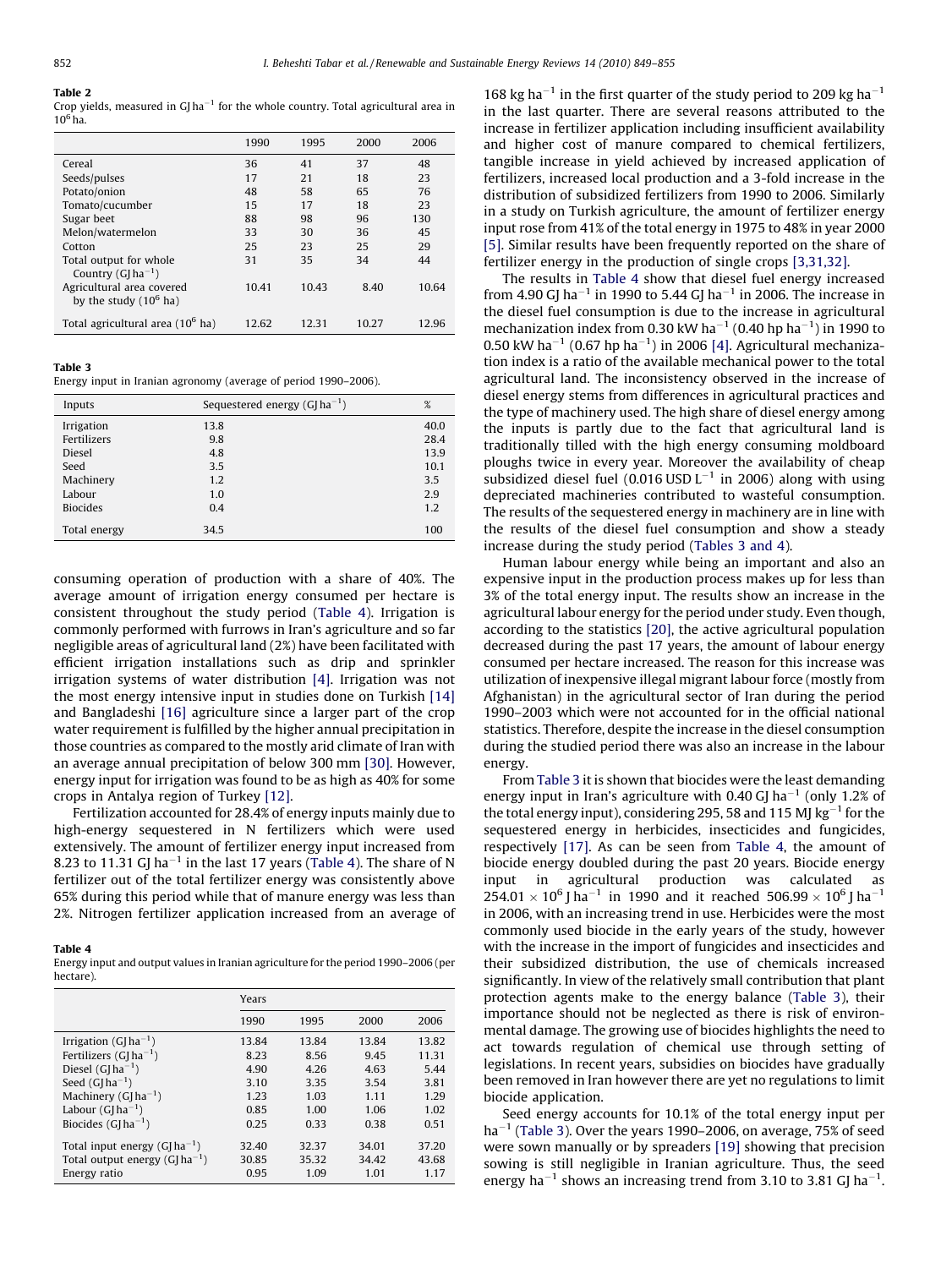## Table 5

Energy ratio of major crops in Iran's agronomy (average for period 1990–2006).

| Crops              | Yield $(t ha^{-1})$ | Energy ratio |
|--------------------|---------------------|--------------|
| A. Irrigated crops |                     |              |
| Wheat              | 3.2                 | 1.32         |
| Barely             | 2.8                 | 1.22         |
| Maize              | 6.6                 | 1.81         |
| Potato             | 21.7                | 0.85         |
| Onion              | 29.3                | 0.86         |
| Sugar beet         | 28.9                | 1.77         |
| Lentil             | 1.0                 | 0.70         |
| Pea                | 0.4                 | 0.73         |
| Chickpea           | 1.6                 | 0.68         |
| Melon/watermelon   | 19.0                | 0.93         |
| Soybean            | 2.0                 | 1.78         |
| Cucumber           | 18.1                | 0.38         |
| Tomato             | 27.7                | 0.47         |
| Cotton             | 2.2                 | 0.49         |
| B. Rain-fed crops  |                     |              |
| Wheat              | 0.9                 | 1.20         |
| Barley             | 0.9                 | 1.33         |
| Lentil             | 0.4                 | 1.30         |
| Pea                | 0.4                 | 1.08         |
| Soybean            | 1.7                 | 4.46         |

## 3.3. Energy ratio analysis of major crops in Iranian agriculture

Average yield and energy ratio of all the major crops in Iranian agriculture for the period 1990–2006 is shown in Table 5. As indicated in the table the highest energy ratio belongs to rain-fed soybean with 4.46. Irrigated and rain-fed soybean yields are 2.0 and 1.7 t ha<sup> $-1$ </sup>, respectively yet the amount of input energy for irrigated soybean is much higher thus, resulting a lower energy ratio. Similar energy ratio values were reported in Italy [\[28\]](#page-6-0) and India [\[23,33\]](#page-5-0). From Table 5 it is shown that the least energy efficient crop in Iran's agronomy is cucumber with an energy ratio of 0.38, considering 1.0 MJ  $kg^{-1}$  as the energy equivalent of cucumber ([Appendix A\)](#page-5-0). Lower output of open field cucumber (average of  $18.1$  t ha<sup> $-1$ </sup> and high demand for energy intensive inputs such as fertilizer and irrigation are the causes of the low energy ratio. Ozkan et al. [\[14\]](#page-5-0) also reported a low energy ratio of 0.76 for green house grown cucumber in Turkey.

Energy ratio of all rain-fed crops in Iran's agronomy is above 1 while less than half the irrigated crops are efficient in terms of energy use, showing the importance of irrigation energy in Iranian agriculture.

The average values of energy input and output, energy ratio, specific energy, energy productivity and net energy gain of Iran's agronomy products are tabulated in Table 6. Mean energy ratio (energy use efficiency) was calculated as 1.07, while the energy ratios for different years of the study period are shown in [Table 4.](#page-3-0) As shown in [Table 4,](#page-3-0) energy ratio rose from 0.95 to 1.17 during the study period. Thus energy ratio in Iranian agriculture shows an increasing trend from 1990 to 2006, with the exception of the

#### Table 6

Energy parameters in Iran's agronomy (average for 1990–2006).

| Items                                   | Unit                                  | Value        |
|-----------------------------------------|---------------------------------------|--------------|
| Energy input                            | MJ $ha^{-1}$                          | 34441        |
| Energy output                           | $MJ$ ha <sup>-1</sup>                 | 36876        |
| Energy ratio                            |                                       | 1.07         |
| Specific energy                         | $M\rm{Kg}^{-1}$                       | 3.69         |
| Energy productivity                     | $kg M-1$                              | 0.27         |
| Net energy gain                         | $MJ$ ha <sup>-1</sup>                 | 2436         |
| Renewable energy input <sup>a</sup>     | MJ ha <sup>-1</sup> ( $\%^c$ )        | 4513 (13.1)  |
| Non-renewable energy input <sup>b</sup> | MJ ha <sup>-1</sup> (% <sup>c</sup> ) | 29927 (86.9) |

Includes human labour, seeds, manure.

<sup>b</sup> Includes diesel, chemical, fertilizers, machinery.

Indicates percentage of total energy input.



Fig. 1. Agricultural inputs per unit of output in Iran's agronomy sector.

decline in 2000 due to drought. In Turkey, Ozkan et al. [\[5\]](#page-5-0) reported a decreasing output–input ratio from 2.23 to 1.18 for the period 1975–2000. Both input and output energies in Iranian agriculture were lower than that of Turkish agriculture. Schroll [\[15\]](#page-5-0) also reported a decline in the energy ratio of Danish agriculture from 3.9 in 1936 to 1.0 in 1990.

The average energy productivity of farms was 0.27 which means that 0.27 unit output was obtained per unit energy (Table 6). Energy productivity rose from 0.22 in 1990 to 0.31 in 2006 reflecting improving efficiency in production in Iran's agriculture over the years. Calculation of energy productivity rate is well documented in the literature for single crops such as staketomato (1.0) [10], cotton (0.06) [\[18\],](#page-5-0) potato (0.35) [\[3\].](#page-5-0)

A maximum net energy gain is desirable when the land is used to produce renewable energy [\[34\].](#page-6-0) The average net energy gain value is positive showing the overall sustainability of Iran's agriculture. Specific energy (energy intensity) is a measure of the environmental effects associated with the production of crops (consumption of fossil fuel and other resources, emission of carbon dioxide and other combustion gases). Therefore, this parameter can be used to determine the optimum intensity of land and crop management from an ecological point of view [\[21\].](#page-5-0) The average amount of energy required to produce 1 kg of crop was calculated as 3.69 MJ.

Fig. 1 shows the amount of major inputs used to produce one unit of output, with 1990 as the base year. Since inputs are often expensive and, like biocides and fertilizers, may have environmental consequences, input trends are an important indicator of the long-term health of the agricultural enterprise and the level of its environmental impact. A decreasing input index results because the input is used more efficiently by farmers or because of advances in agronomy. As shown in Fig. 1 while less and less land, fertilizer and fuel are required to produce the same amount of agricultural output, an increasing amount of biocide is consumed per unit output compared to 1990. Fig. 1 indicates that the amount of land per unit of output reduced by 32% in 2006 compared to 1990.

Table 6 shows the distribution of total energy input as renewable and non-renewable forms. As it can be seen from the table, Iranian agriculture is heavily dependent on non-renewable energy sources (86.9%).

#### 4. Conclusions

In an effort to determine the energy intensive areas of Iran's agronomy sector and evaluate its sustainability this study investigated energy use of inputs and outputs of 19 major irrigated and rain-fed agronomy field crops in Iran. The results revealed that both input and output energy have grown over the study period.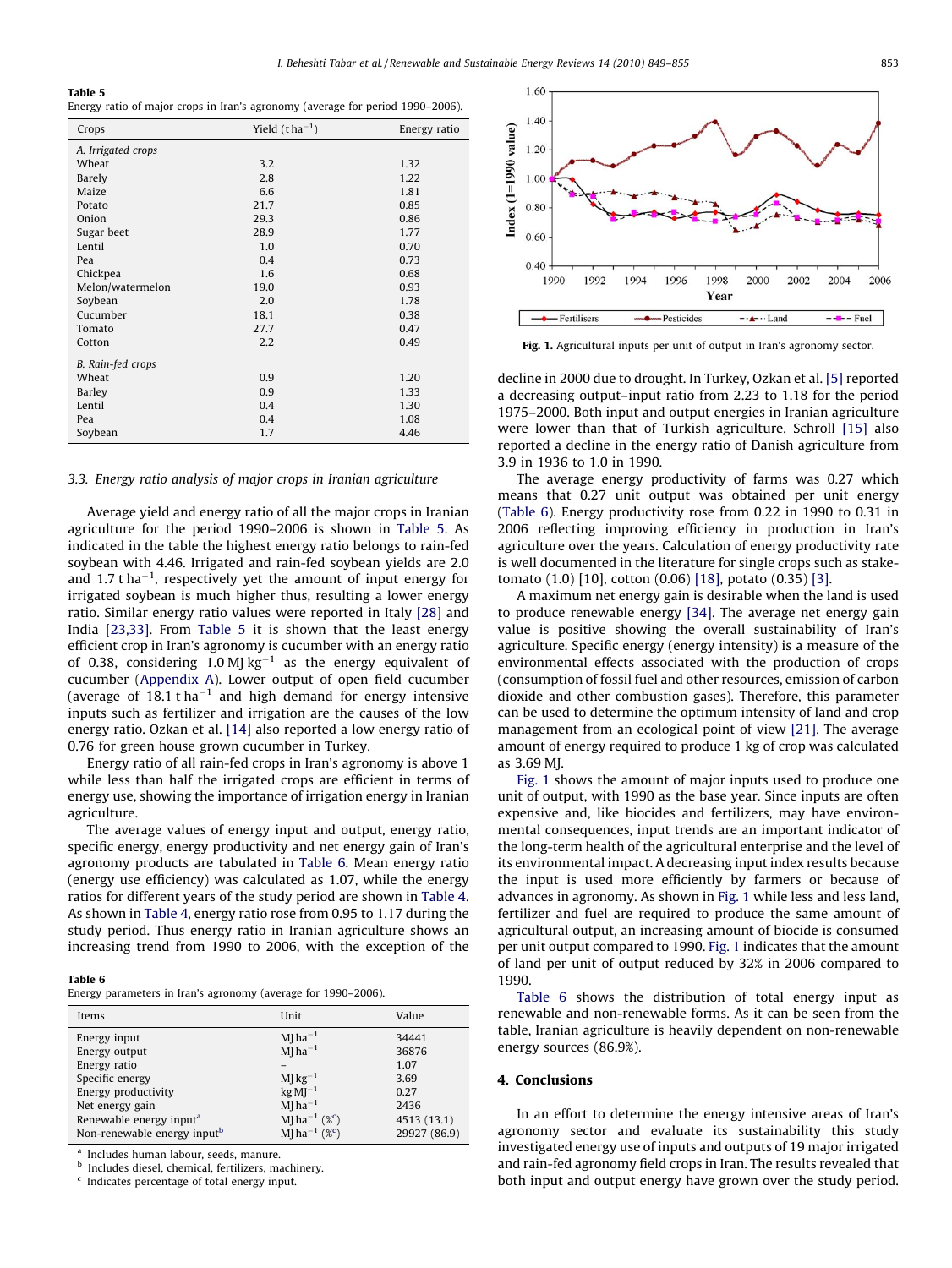<span id="page-5-0"></span>The total input energy value increased from 32.40 in 1990 to 37.20 GJ ha<sup> $-1$ </sup> in 2006. Similarly output energy increased from 30.85 in 1990 to 43.68 GJ ha<sup> $-1$ </sup> in 2006. In our study, energy ratio (output over input) for the Iranian agriculture was 1.07, considering only the main products. The energy ratio showed an increasing trend, meaning the increase in agricultural inputs has been accompanied by a larger increase in the outputs. Cucumber and rain-fed soybean had the lowest and the highest energy ratio in Iran's agronomy products with 0.38 and 4.46, respectively.

The energy input of irrigation (40.0%) followed by chemical fertilizers (28.4%), mainly nitrogen, had the biggest share within the total energy inputs. Biocide energy doubled during the study period however it still makes the least contribution to the total energy input. Due to increased mechanization of Iranian agriculture, fuel consumption rose by 10% during the study period.

Energy productivity (EP) has shown an increasing trend reflecting increasing energy efficiency. The average EP was calculated  $0.27$  kg MJ<sup>-1</sup>. In terms of net energy gain, the results suggest a sustainable growth in Iranian agriculture as a whole; however 86.9% of the inputs come from non-renewable sources of energy. It was observed that with the exception of biocides, all inputs per unit of agricultural output reduced during the study period. Also with higher yields and improved agricultural practices, the unit of land used per unit of output reduced by 32% in 2006 compared to 1990. It can be inferred from the results that improvements in the irrigation efficiency together with promotion of targeted application of fertilizers can have a significant effect on the energy efficiency of Iranian agriculture. Advances in irrigation will also alleviate the effect of droughts on energetic parameters. Employment of more productive cultivars and more intense crop management will lead to higher outputs, thus a higher energy ratio.

Future research should combine energy analysis with long term economical analysis which further explains production patterns and highlights areas of agriculture with both economic and energy shortcomings. The present investigation of output–input energy ratio over time provides policy makers of Iranian agriculture with the possibility of selecting a realistic option for an energy ratio. To reach an ER of 2 seems a reasonable target to obtain, over, say, a 5 year period.

# Acknowledgements

The author wishes to thank the fellow researchers Mohammad Ghahdarijani and Bahram Hoseinzadeh for assisting with the processing of the data.

## Appendix A. Energy content of inputs and outputs

| Item                                                                           | Unit                       | Energy equivalent<br>(MI/unit) | Reference                                                   |
|--------------------------------------------------------------------------------|----------------------------|--------------------------------|-------------------------------------------------------------|
| A. Inputs                                                                      |                            |                                |                                                             |
| Human labour                                                                   | h                          | 1.96                           | [3, 18, 22, 35]                                             |
| Machinery                                                                      | kg                         | 138                            | $[17$ (adapted), 22]                                        |
| Diesel Fuel                                                                    | L                          | 47.3                           | [11, 36]                                                    |
| Chemical fertilizers<br>kg<br>$(a)$ Nitrogen $(N)$<br>(b) Phosphate $(P_2O_5)$ |                            | 78.1<br>17.4                   | $[17]$<br>[11, 17]                                          |
| (c) Potassium $(K_2O)$                                                         |                            | 13.7                           | $[17]$                                                      |
| Organic manure<br>Insecticides<br>Fungicides<br>Herbicides<br>Seeds            | kg<br>kg<br>kg<br>kg<br>kg | 0.3<br>58<br>115<br>295        | [3, 10, 35]<br>[13, 17, 37]<br>[13, 17, 37]<br>[13, 17, 37] |
| Cereals and pulses                                                             | kg                         | 25                             | 51                                                          |

| Item               | Unit     | Energy equivalent<br>(MI/unit) | Reference       |  |
|--------------------|----------|--------------------------------|-----------------|--|
| Tuber<br>Cotton    | kg<br>kg | 14.7<br>11.8                   | [5, 35]<br>[18] |  |
| Tomato/cucumber    | kg       | 1.0                            | [5, 10]         |  |
| Oil seeds          | kg       | 3.6                            | [5]             |  |
| <b>B.</b> Outputs  |          |                                |                 |  |
| Cereals and pulses | kg       | 14.7                           | [5, 12]         |  |
| Tuber              | kg       | 3.6                            | [5, 13]         |  |
| Melon/watermelon   | kg       | 1.9                            | [5]             |  |
| Cotton             | kg       | 11.8                           | [18]            |  |
| Tomato/cucumber    | kg       | 0.8                            | $[14]$          |  |
| Onions             | kg       | 1.6                            | [5]             |  |
| Potatoes           | kg       | 3.6                            | [3,5,35]        |  |
| Oil seeds          | kg       | 25                             | [5]             |  |

#### References

- [1] Ministry of Agriculture of the I.R. of Iran (MAJ). Portal of Iranian Agriculture; 2009:<<http://www.maj.ir/english/Main/Default.asp>>[.](http://www.maj.ir/english/Main/Default.asp)
- Singh JM. On farm energy use pattern in different cropping systems in Haryana, India. Germany: Int. Inst. of Management University of Flensburg. Sustainable Energy Systems and Management, Master of Science, 2000.
- [3] Mohammadi A, Tabatabaeefar A, Shahin S, Rafiee S, Keyhani A. Energy use and economical analysis of potato production in Iran, a case study: Ardabil province. Energy Conver Manage 2008;49:3566–70.
- [4] Ministry of Energy of Iran (MOE). Electrified wells report. Water Resources Management Institute; 2006 (in Farsi).
- [5] Ozkan B, Akcaoz H, Fert C. Energy input–output analysis in Turkish agriculture. Renew Energy 2004;29:39–51.
- [6] Giampietro M, Cerretelli G, Pimentel D. Energy analysis of agricultural ecosystem management: human return and sustainability. Agric Ecosyst Environ 1992;38:219–44.
- [7] Ministry of Agriculture of the I.R. of Iran (MAJ). Planning and Economics Department, Statistics Bank of Iranian Agriculture; 2007:<[http://www.ma](http://www.maj.ir/english/Statistic/Default.asp%3Fp=statistic)[j.ir/english/Statistic/Default.asp?p=statistic](http://www.maj.ir/english/Statistic/Default.asp%3Fp=statistic)>[.](http://www.maj.ir/english/Statistic/Default.asp%3Fp=statistic)
- Brown BJ, Hanson ME, Liverman DM, Meridets RW. Global sustainability: toward definition. Environ Manage 1987;11(6):713–9.
- [9] Khakbazan M, Mohr RM, Derksen DA, Monreal MA, Grant CA, Zentner RP, et al. Effects of alternative management practices on the economics, energy and GHG emissions of a wheat–pea cropping system in the Canadian prairies. Soil Till Res 2009;104(1):30–8.
- [10] Esengun K, Erdal G, Gündüz O, Erdal H. An economic analysis and energy use in stake-tomato production in Tokat province of Turkey. Renew Energy 2007;32:1873–81.
- [11] Strapatsa AV, Nanos GD, Tsatsarelis CA. Energy flow for integrated apple production in Greece. Agric Ecosyst Environ 2006;116:176–80.
- [12] Canakci M, Topakci M, Akinci I, Ozmerzi A. Energy use pattern of some field crops and vegetable production: case study for Antalya region, Turkey. Energy Conver Manage 2005;46:655–66.
- [13] Tzilivakis J, Warner DJ, May M, Lewis K, Jaggard AK. An assessment of the energy inputs and greenhouse gas emissions in sugar beet (Beta vulgaris) production in the UK. Agric Syst 2005;85:101–19.
- [14] Ozkan B, Kurklu A, Akcaoz H, An input–output energy analysis in greenhouse vegetable production: a case study for Antalya region of Turkey. Biomass Bioenergy 2004;26:89–95.
- [15] Schroll H. Energy-flow and ecological sustainability in Danish agriculture. Agric Ecosyst Environ 1994;51:301–10.
- [16] Alam MS, Alam MR, Islam KK. Energy flow in agriculture: Bangladesh. Am J Environ Sci 2005;1(3):213–20.
- [17] Kitani O. CIGR handbook of agricultural engineering, Vol. 5. Energy & biomass engineering. ASAE Publication; 1999.
- [18] Yilmaz L, Akcaoz H, Ozkan B. An analysis of energy use and input costs for cotton production in Turkey. Renew Energy 2005;30:145–55.
- [19] Ministry of Agriculture of the I.R. of Iran (MAJ). Planning and economics department, agriculture statistical yearbook of Iran agricultural production costs in 2006, vol. 1. Tehran: Agronomy and Horticultural Products; 2007(in Farsi).
- [20] Statistical Centre of Iran (SCI). Statistical yearbook. Tehran: Statistical Centre of Iran (SCI); 2008.
- [21] Hülsbergen KJ, Feil B, Biermann S, Rathke GW, Kalk WD, Diepenbrock W. A method of energy balancing in crop production and its application in a longterm fertilizer trial. Agric Ecosyst Environ 2001;86:303–21.
- [22] Ghahdarijani M, Keyhani A, Tabatabaeefar A, Omid M. Effects of different agricultural and structural factors on the energy efficiency of potato production in the west of Isfahan. In: Proceedings of the Fifth National Congress of Agricultural Machinery and Mechanization Engineering; 2008 (in Farsi, with English abstract).
- [23] Singh KP, Prakash V, Srinivas K, Srivastva AK. Effect of tillage management on energy-use efficiency and economics of soybean (Glycine max) based cropping systems under the rainfed conditions in North-West Himalayan Region. Soil Till Res 2008;100:78–82.